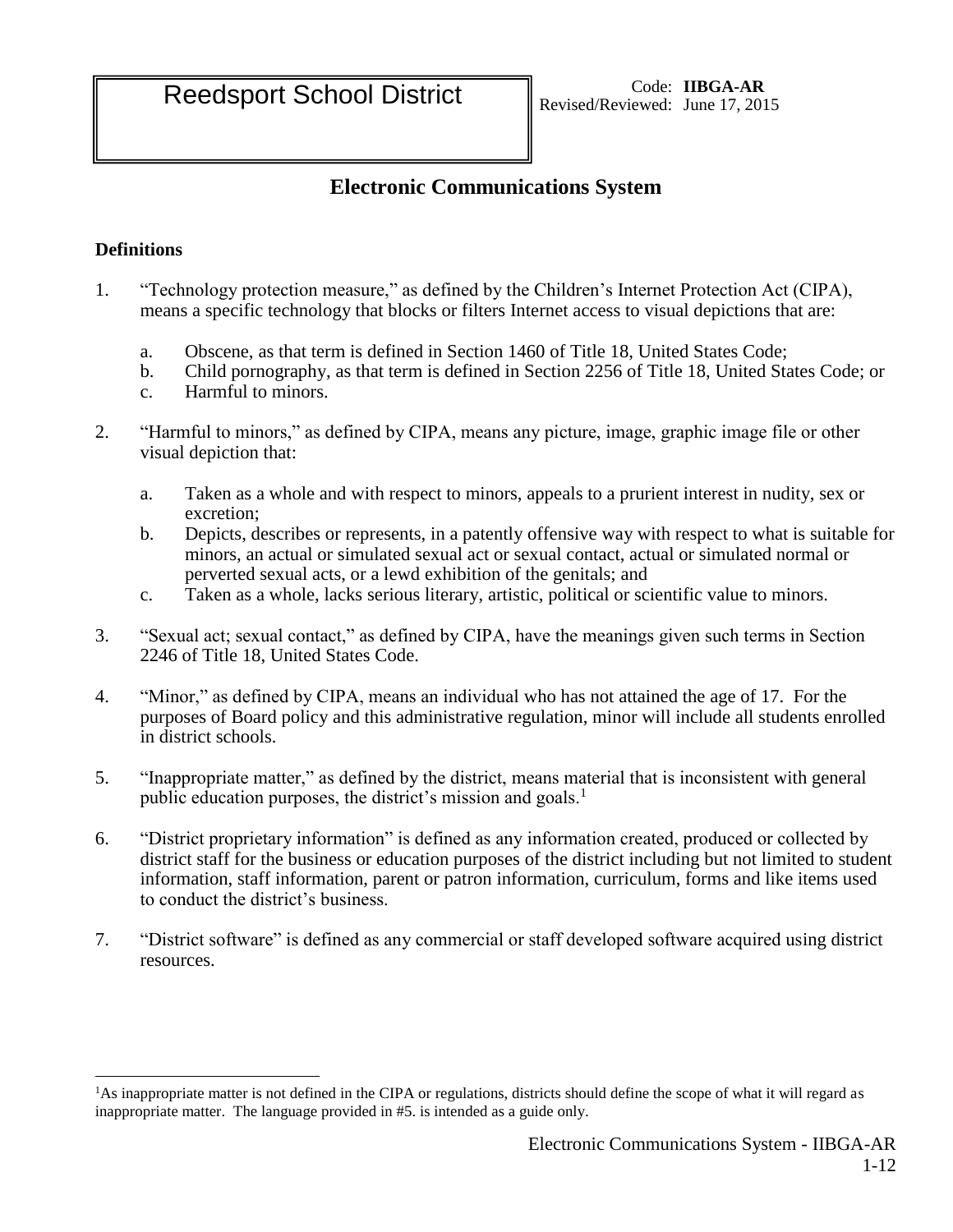## **General District Responsibilities**

The district will:

- 1. Designate staff as necessary to ensure coordination and maintenance of the district's electronic communications system which includes all district computers, e-mail and Internet access;
- 2. Provide staff training in the appropriate use of the district's system including copies of district policy and administrative regulations. Staff will provide similar training to authorized system users;
- 3. Provide a system for authorizing staff use of personal electronic devices to download or access district proprietary information, that insures the protections of said information and insures its removal from the device when its use is no longer authorized;
- 4. Provide a system for obtaining prior written agreement from staff for the recovery of district proprietary information downloaded to staff personal electronic devices as necessary to accomplish district purposes, obligations or duties, and when the use on the personal electronic device is no longer authorized, to insure verification that information downloaded has been properly removed from the personal electronic device;
- 5. Cooperate fully with local, state or federal officials in any investigation relating to misuse of the district's system;
- 6. Use only properly licensed software, audio or video media purchased by the district or approved for use by the district. The district will comply with the requirements of law regarding the use, reproduction and distribution of copyrighted works and with applicable provisions of use or license agreements;
- 7. Install and use desktop and/or server virus detection and removal software;
- 8. Provide technology protection measures that protect against Internet access by both adults and minors to visual depictions that are obscene, child pornography, or with respect to the use of computers by minors, harmful to minors. A supervisor or other individual authorized by the principal may disable the technology protection measures to enable access for bona fide research or other lawful purposes, as deemed appropriate;
- 9. Prohibit access by minors, as defined by CIPA and this regulation, to inappropriate matter on the Internet and World Wide Web;
- 10. Provide staff supervision to monitor the online activities of students to prevent unauthorized access, including "hacking" and other unlawful activities online, and ensure the safety and security of minors when authorized to use e-mail, social media, chat rooms and other forms of direct electronic communication;
- 11. Provide student education about appropriate online behavior, including cyberbullying awareness and response, and how to interact with other individuals on social networking and social media websites and in chat rooms;
- 12. Determine which users and sites accessible as part of the district's system are most applicable to the curricular needs of the district and may restrict user access, accordingly;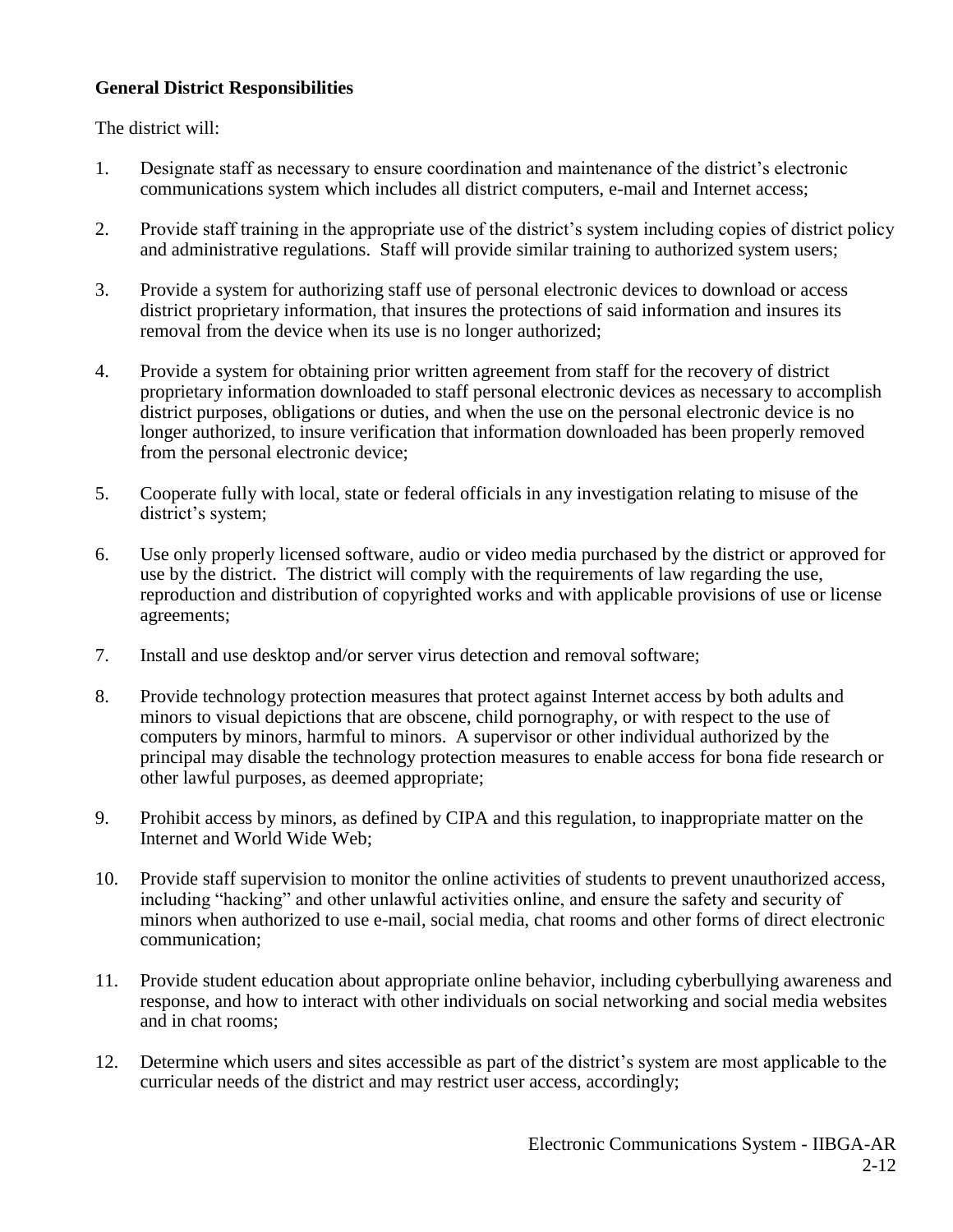- 13. Determine which users will be provided access to the district's e-mail system;
- 14. Program its computers to display a message reinforcing key elements of the district's Electronic Communications System policy and regulation when accessed for use;
- 15. Notify appropriate system users that:
	- a. The district retains ownership and control of its computers, hardware, software and data at all times. All communications and stored information transmitted, received or contained in the district's information system are the district's property and are to be used for authorized purposes only. Use of district equipment or software for unauthorized purposes is strictly prohibited. To maintain system integrity, monitor network etiquette and ensure that those authorized to use the district's system are in compliance with Board policy, administrative regulations and law, the school administrators may routinely review user files and communications;
	- b. Files and other information, including e-mail, sent or received, generated or stored on district servers are not private and may be subject to monitoring. By using the district's system, individuals consent to have that use monitored by authorized district personnel. The district reserves the right to access and disclose, as appropriate, all information and data contained on district computers and district-owned e-mail system;
	- c. The district may establish a retention schedule for the removal of e-mail;
	- d. E-mail sent or received by a Board member or employee in connection with the transaction of public business may be a public record and subject to state archivist rules for retention and destruction
	- e. Information and data entered or stored on the district's computers and e-mail system may become discoverable evidence if a public records request is made or a lawsuit is filed against the district. "Deleted" or "purged" data from district computers or e-mail system may be retrieved for later public records disclosure or disciplinary purposes, as deemed necessary by the district;
	- f. The district may set quotas for system disk usage. The district may allow system users to increase their quota by submitting a written request to the supervising teacher or system coordinator stating the need for the increase;
	- g. Passwords used on the district's system are the property of the district and must be provided to their supervisor or designated district personnel, as appropriate. Passwords that have not been provided to the district are prohibited;
	- h. Transmission of any materials regarding political campaigns is prohibited.
- 16. Ensure all student, staff and nonschool system users complete and sign an agreement to abide by the district's electronic communications policy and administrative regulations. All such agreements will be maintained on file in the school office;
- 17. Notify users of known copyright infringing activities and deny access to or remove the material.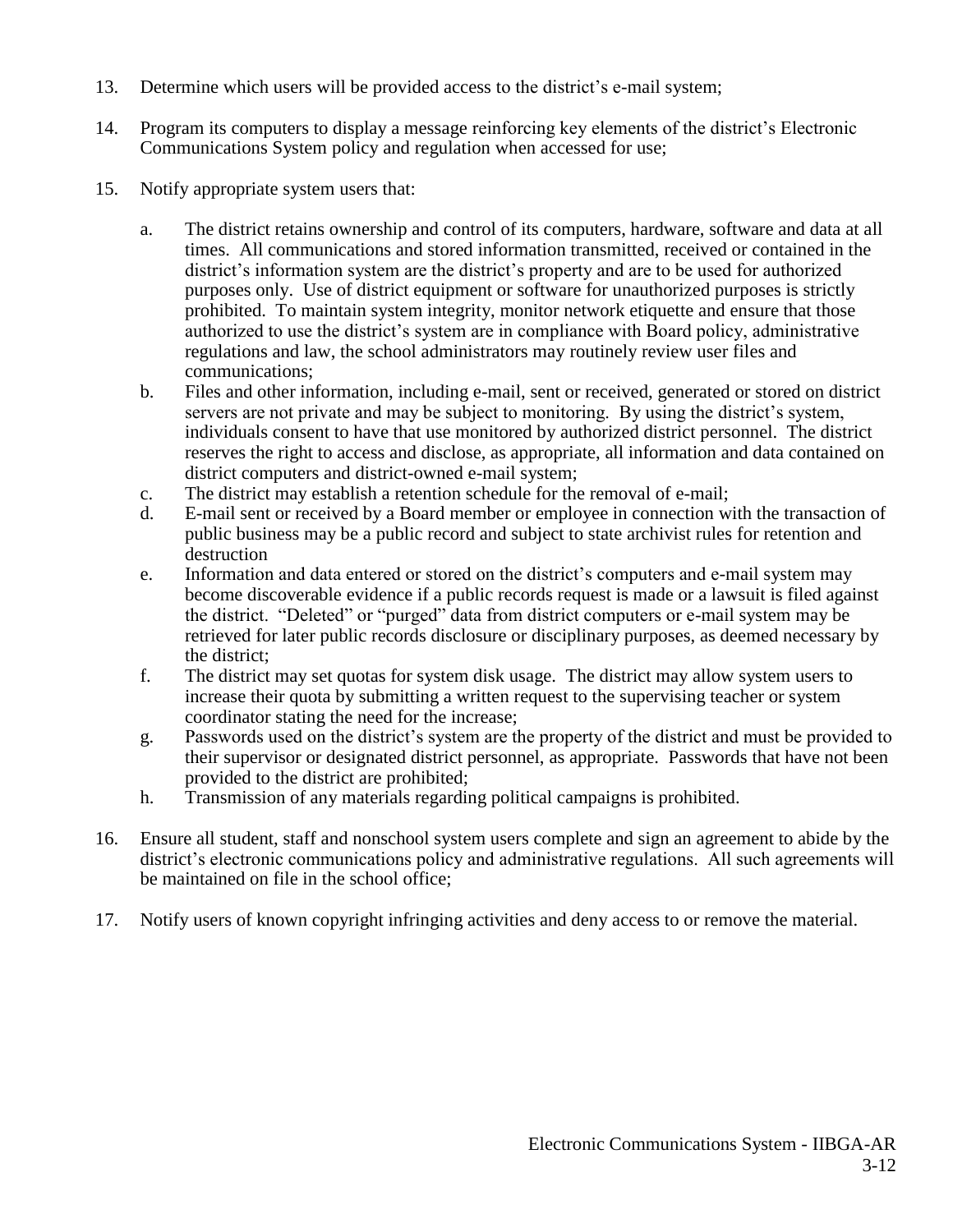#### **System Access**

1. Access to the district's system is authorized to:

Board members, district employees, students in grades K-12, with parent approval and when under the direct supervision of staff, and district volunteers, district contractors or other members of the public as authorized by the system coordinator or district administrators consistent with the district's policy governing use of district equipment and materials.

2. Students, staff, Board members, volunteers, district contractors and other members of the public may be permitted to use the district's system for personal use, in addition to official district business, consistent with Board policy, general use prohibitions/guidelines/etiquette and other applicable provisions of this administrative regulation. Personal use of district-owned computers including Internet and e-mail access by employees is prohibited during the employee's work hours. Additionally, Board member and employee use of district-owned computers may be permitted only when such use does not violate the provisions of ORS 244.040 and use is under the same terms and conditions that access is provided to the general public under the district's policy governing use of district equipment and materials.

## **General Use Prohibitions/Guidelines/Etiquette**

Operation of the district's system relies upon the proper conduct and appropriate use of system users. Students, staff and others granted system access are responsible for adhering to the following prohibitions and guidelines which require legal, ethical and efficient utilization of the district's system.

1. Prohibitions

The following conduct is strictly prohibited:

- a. Attempts to use the district's system for:
	- (1) Unauthorized solicitation of funds;
	- (2) Distribution of chain letters;
	- (3) Unauthorized sale or purchase of merchandise and services;
	- (4) Collection of signatures;
	- (5) Membership drives;
	- (6) Transmission of any materials regarding political campaigns.
- b. Attempts to upload, download, use, reproduce or distribute information, data, software, or file share music, videos or other materials on the district's system in violation of copyright law or applicable provisions of use or license agreements;
- c. Attempts to degrade, disrupt or vandalize the district's equipment, software, materials or data or those of any other user of the district's system or any of the agencies or other networks connected to the district's system;
- d. Attempts to evade, change or exceed resource quotas or disk usage quotas;
- e. Attempts to send, intentionally access or download any text file or picture or engage in any communication that includes material which may be interpreted as:
	- (1) Harmful to minors;
	- (2) Obscene or child pornography as defined by law or indecent, vulgar, profane or lewd as determined by the district;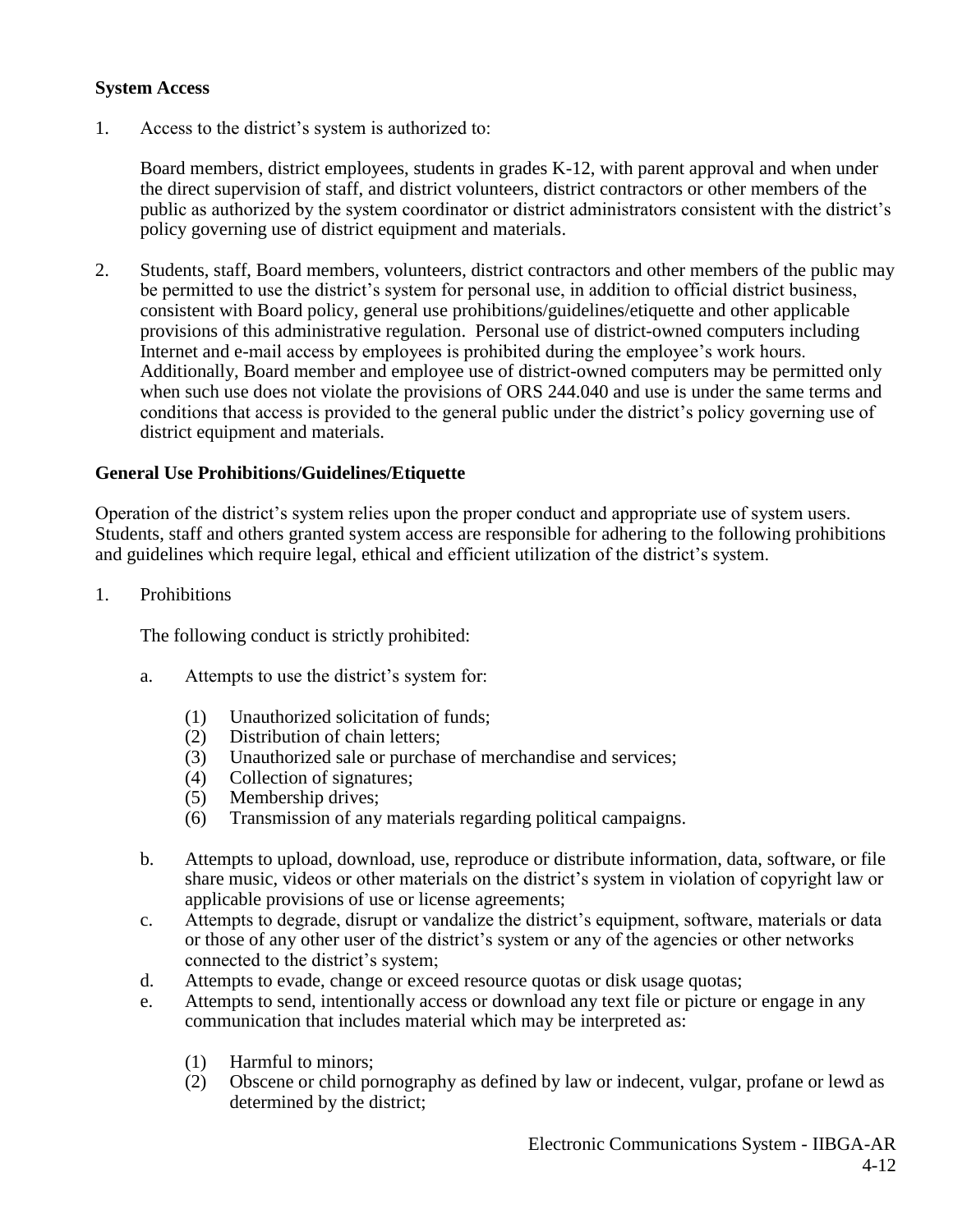- (3) A product or service not permitted to minors by law;
- (4) Harassment, intimidation, menacing, threatening or constitutes insulting or fighting words, the very expression of which injures or harasses others;
- (5) A likelihood that, either because of its content or the manner of distribution, it will cause a material or substantial disruption of the proper and orderly operation of the school or school activity;
- (6) Defamatory, libelous, reckless or maliciously false, potentially giving rise to civil liability, constituting or promoting discrimination, a criminal offense or otherwise violates any law, rule, regulation, Board policy and/or administrative regulation.
- f. Attempts to gain unauthorized access to any service via the district's system which has a cost involved or attempts to incur other types of costs without specific approval. The user accessing such services will be responsible for these costs;
- g. Attempts to post or publish personal student contact information unless authorized by the system coordinator or teacher and consistent with applicable Board policy pertaining to student directory information and personally identifiable information. Personal contact information includes photograph, age, home, school, work or e-mail addresses or phone numbers or other unauthorized disclosure, use and dissemination of personal information regarding students;
- h. Attempts to arrange student meetings with anyone on the district's system, unless authorized by the system coordinator or teacher and with prior parent approval;
- i. Attempts to use the district's name in external communication forums such as chat rooms without prior district authorization;
- j. Attempts to use another individual's account name or password, failure to provide the district with individual passwords or to access restricted information, resources or networks to which the user has not been given access.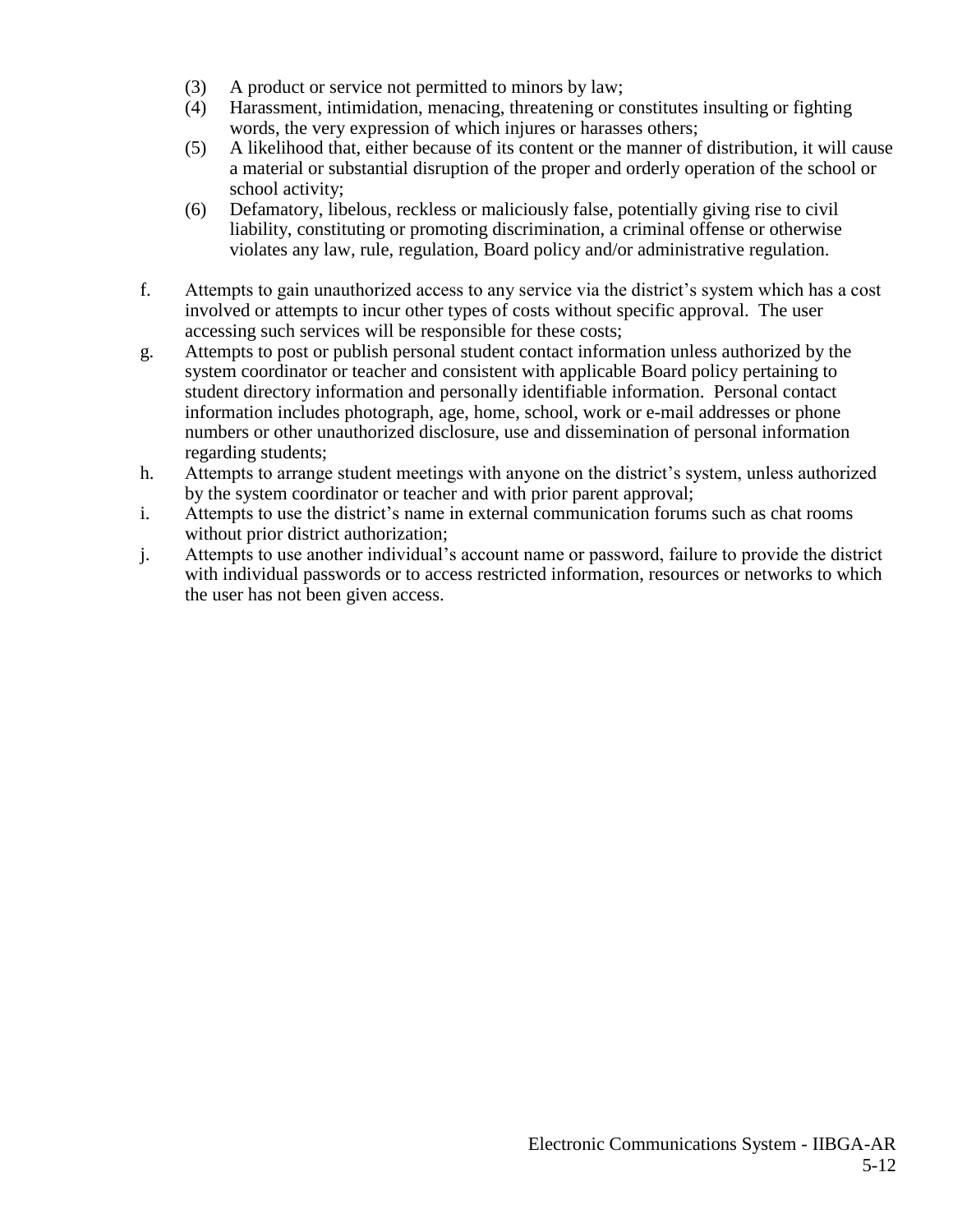### 2. Guidelines/Etiquette

System users will:

- a. Adhere to the same standards for communicating online that are expected in the classroom and consistent with Board policy and administrative regulations;
- b. Respect other people's time and cyberspace. Use real-time conference features such as talk/chat/Internet relay chat only as approved by the supervising teacher or system coordinator. Avoid downloading excessively large files. Remain on the system long enough to get needed information then exit the system. Act as though every byte sent costs somebody time and money, because it does;
- c. Take pride in communications. Check spelling and grammar;
- d. Respect the privacy of others. Do not read the mail or files of others without their permission;
- e. Cite all quotes, references and sources;
- f. Adhere to guidelines for managing and composing effective e-mail messages:
	- (1) One subject per message avoid covering various issues in a single e-mail message;
	- (2) Use a descriptive heading;
	- (3) Be concise keep message short and to the point;
	- (4) Write short sentences;
	- (5) Use bulleted lists to break up complicated text;
	- (6) Conclude message with actions required and target dates;
	- (7) Remove e-mail in accordance with established guidelines;
	- (8) Remember, there is no expected right to privacy when using e-mail. Others may read or access mail;
	- (9) Always sign messages;
	- (10) Always acknowledge receipt of a document or file.
- g. Protect password confidentiality. Passwords are the property of the district and are not to be shared with others. Using another user's account or password or allowing such access by another may be permitted with supervising teacher or system coordinator approval only. No system user may use a password on the district's computers, e-mail system or Internet access which is unknown to the district:
- h. Communicate only with such users and/or sites as may be authorized by the district;
- i. Be forgiving of the mistakes of others and share your knowledge. Practice good mentoring techniques;
- j. Report violations of the district's policy and administrative regulation or security problems to the supervising teacher, system coordinator or administrator, as appropriate.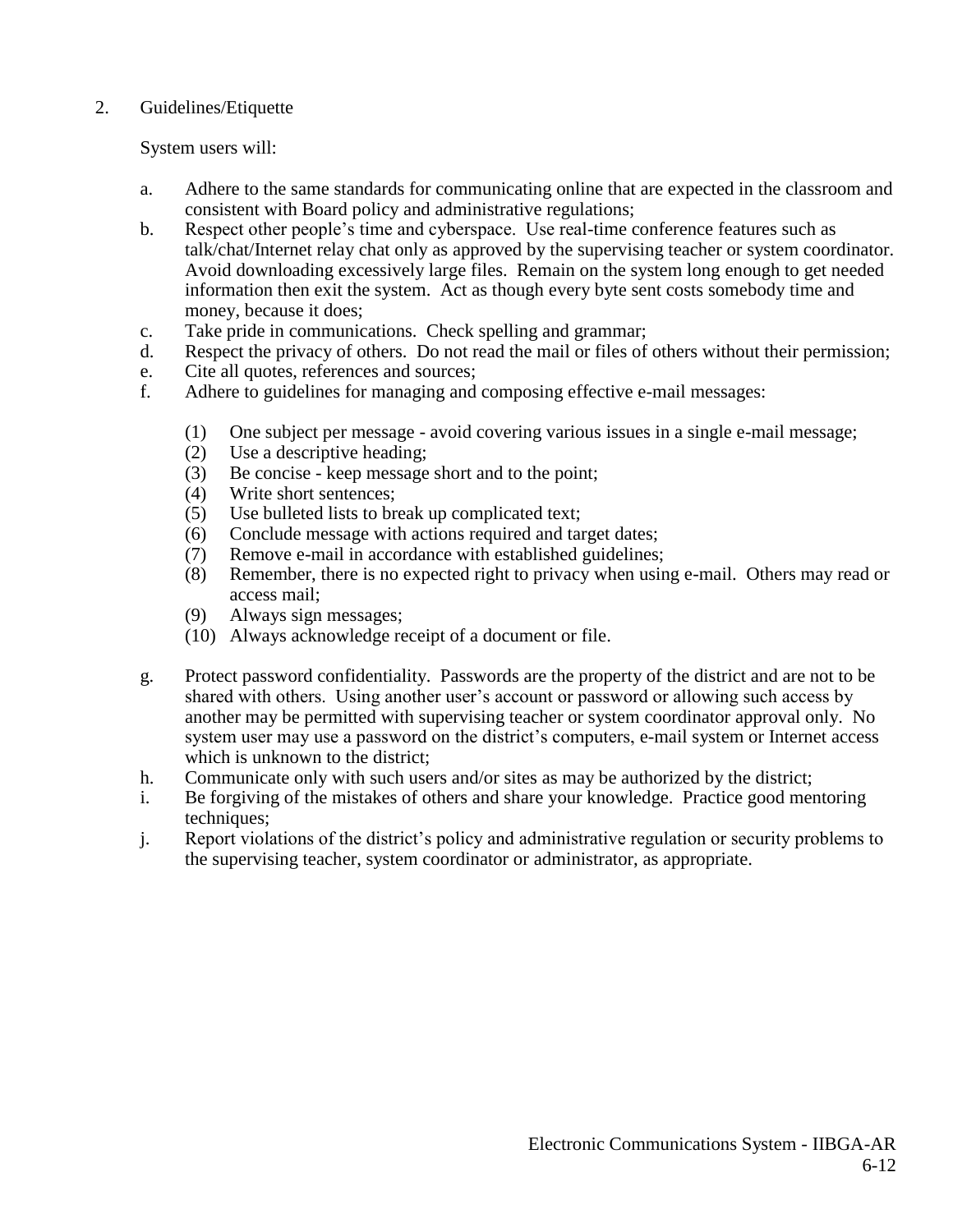# **Complaints**

Complaints regarding use of the district's Electronic Communications System may be made to the teacher, principal, employee's supervisor or system coordinator. The district's established complaint procedure will be used for complaints concerning violations of the district's Electronic Communications System policy and/or administrative regulation. See Board policy KL - Public Complaints.

#### **Violations/Consequences**

- 1. Students
	- a. Students who violate general system user prohibitions shall be subject to discipline up to and including expulsion and/or revocation of district system access up to and including permanent loss of privileges.
	- b. Violations of law will be reported to law enforcement officials and may result in criminal or civil sanctions.
	- c. Disciplinary action may be appealed by parents, students and/or a representative in accordance with established district procedures.
- 2. Staff
	- a. Staff who violate general system user prohibitions shall be subject to discipline up to and including dismissal in accordance with Board policy, collective bargaining agreements and applicable provisions of law.
	- b. Violations of law will be reported to law enforcement officials and may result in criminal or civil sanctions.
	- c. Violations of applicable Teacher Standards and Practices Commission (TSPC), Standards for Competent and Ethical Performance of Oregon Educators will be reported to TSPC as provided by OAR 584-020-0041.
	- d. Violations of ORS 244.040 will be reported to OGEC.
- 3. Others
	- a. Other guest users who violate general system user prohibitions shall be subject to suspension of system access up to and including permanent revocation of privileges.
	- b. Violations of law will be reported to law enforcement officials or other agencies, as appropriate, and may result in criminal or civil sanctions.

## **Telephone/Membership/Other Charges**

- 1. The district assumes no responsibility or liability for any membership or phone charges including, but not limited to, long distance charges, per minute (unit) surcharges and/or equipment or line costs incurred by any home usage of the district's system.
- 2. Any disputes or problems regarding phone services for home users of the district's system are strictly between the system user and their local phone company and/or long distance service provider.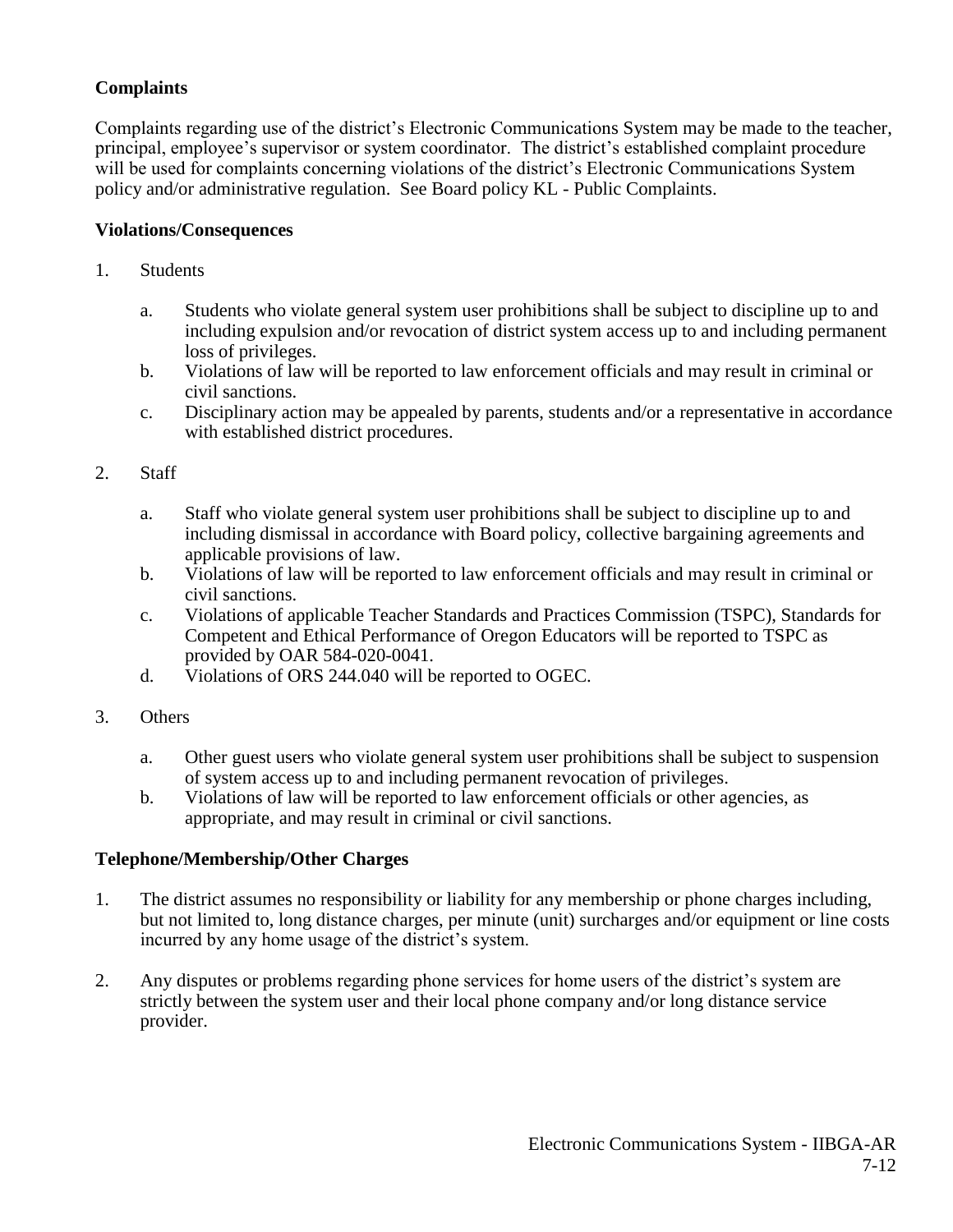## **Information Content/Third Party Supplied Information**

- 1. System users and parents of student system users are advised that use of the district's system may provide access to materials that may be considered objectionable and inconsistent with the district's mission and goals. Parents should be aware of the existence of such materials and monitor their student's home usage of the district's system accordingly.
- 2. Opinions, advice, services and all other information expressed by system users, information providers, service providers or other third-party individuals are those of the providers and not the district.
- 3. System users may, with supervising teacher or system coordinator approval, order services or merchandise from other individuals and agencies that may be accessed through the district's system. These individuals and agencies are not affiliated with the district. All matters concerning merchandise and services ordered including, but not limited to, purchase terms, payment terms, warranties, guarantees and delivery are solely between the seller and the system user. The district makes no warranties or representation whatsoever with regard to any goods or services provided by the seller. District staff and administration shall not be a party to any such transaction or be liable for any costs or damages arising out of, either directly or indirectly, the actions or inactions of sellers.
- 4. The district does not warrant that the functions or services performed by or that the information or software contained on the system will meet the system user's requirements or that the system will be uninterrupted or error-free or that defects will be corrected. The district's system is provided on an "as is, as available" basis. The district does not make any warranties, whether express or implied including, without limitation, those of merchantability and fitness for a particular purpose with respect to any services provided by the system and any information or software contained therein.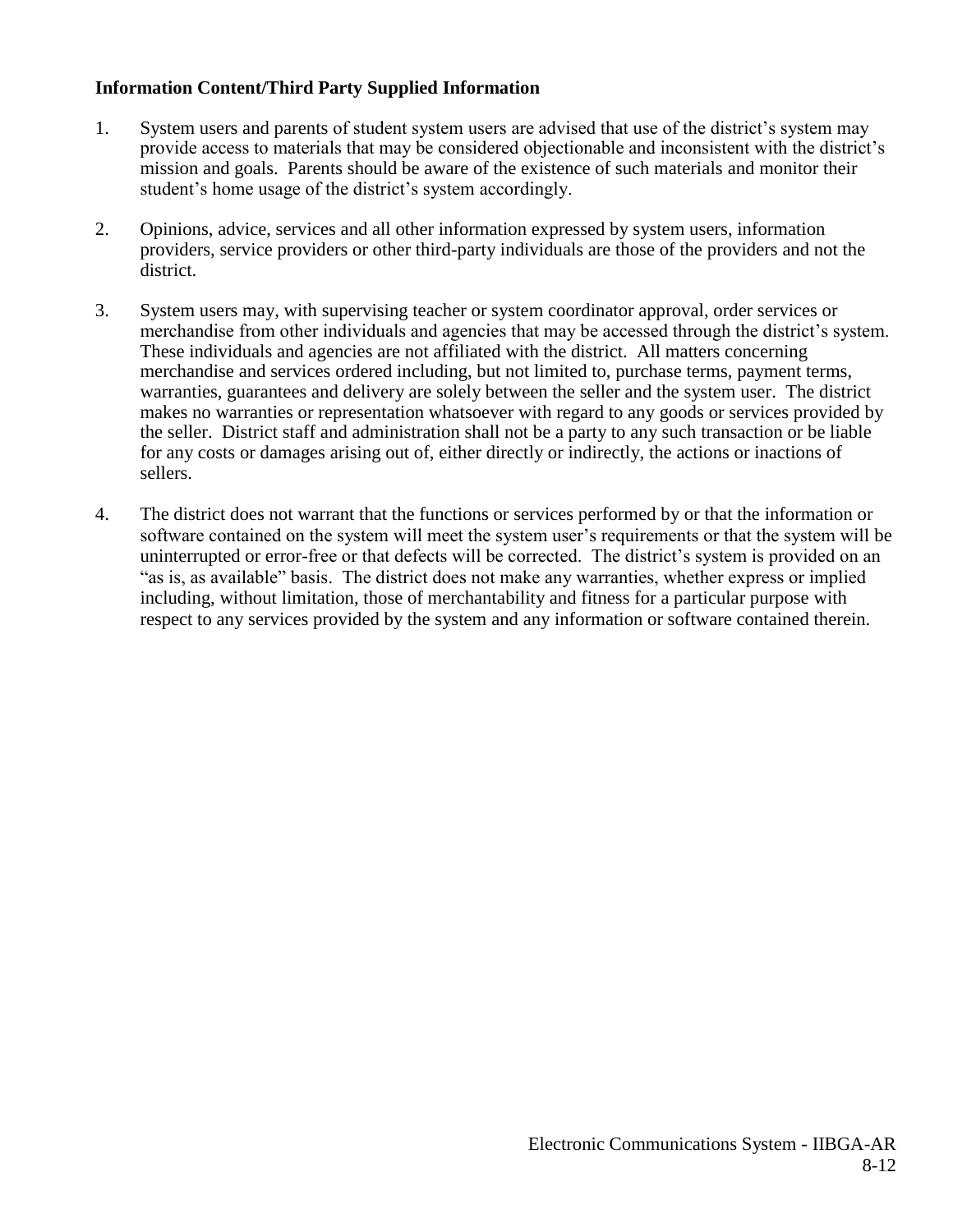# **Sample Parent Letter**

#### Dear Parents:

Your student has [requested] [been selected] to participate in the district's electronic communications program and needs your permission to do so. Your student will be able to communicate with other schools, colleges, organizations and individuals around the world through the Internet and other electronic information systems/networks.

The Internet is a system which links networks creating a large and diverse communications network. Internet access allows your student the opportunity to reach out to many other people to share information, learn concepts and research subjects by the sending and receiving of messages using a computer, modem and phone lines.

With this educational opportunity also comes responsibility. It is important that you and your student read the enclosed district policy, administrative regulation and agreement form and discuss these requirements together. Inappropriate system use will result in discipline up to and including expulsion from school, suspension or revocation of your student's access to the district's system and/or referral to law enforcement officials.

Although the district is committed to practices that ensure the safety and welfare of system users, including the use of technology protection measures such as Internet filtering, please be aware that there may still be material or communications on the Internet that district staff, parents and students may find objectionable. While the district neither encourages nor condones access to such material, it is not possible for us to eliminate that access completely.

Attached to this letter are the following important documents:

- 1. An agreement for your student to read and sign stating his/her agreement to follow the district's Electronic Communications System policy and administrative regulation. This agreement requires your signature. It must be signed and renewed each year and will be kept on file at the school;
- 2. The district's Electronic Communications System policy and administrative regulation.

Please review these materials carefully with your student and return the attached agreement form to the [school office] indicating your permission or denial of permission for your student to participate in the district's electronic communications system.

Sincerely,

System Coordinator/Administrator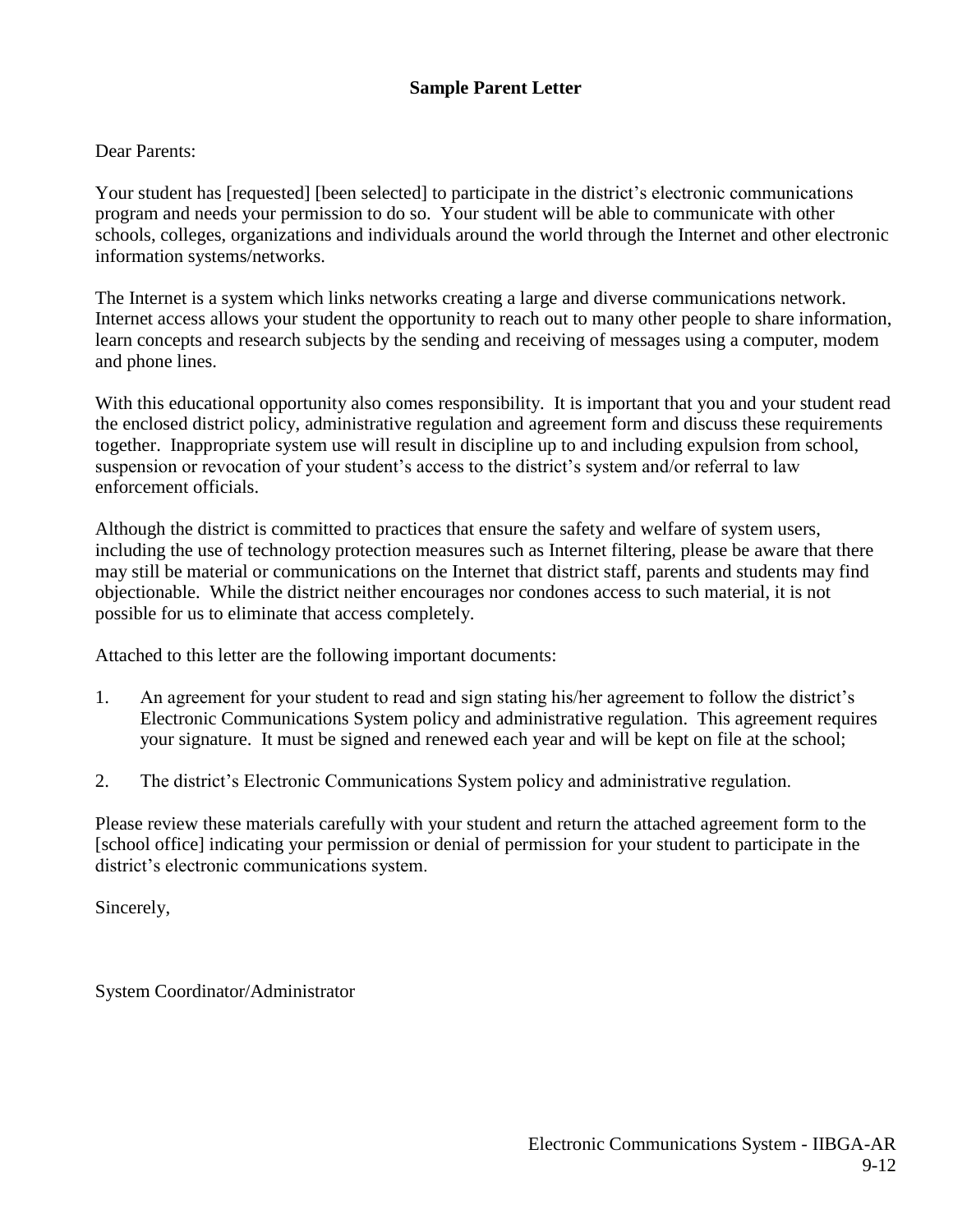#### **Student Agreement for an Electronic Communications System Account** Academic Year 2015-2016

Student agreement must be renewed each academic year.

|                  | Suddent agreement must be renewed each academic year.                                                                                                                                                                                                                                                                                                                                                                                                                                                                                                                                                                                                                                                                                  |                                                                                                                                                                                                                               |
|------------------|----------------------------------------------------------------------------------------------------------------------------------------------------------------------------------------------------------------------------------------------------------------------------------------------------------------------------------------------------------------------------------------------------------------------------------------------------------------------------------------------------------------------------------------------------------------------------------------------------------------------------------------------------------------------------------------------------------------------------------------|-------------------------------------------------------------------------------------------------------------------------------------------------------------------------------------------------------------------------------|
|                  | <b>Student Section</b>                                                                                                                                                                                                                                                                                                                                                                                                                                                                                                                                                                                                                                                                                                                 |                                                                                                                                                                                                                               |
|                  | Student Name                                                                                                                                                                                                                                                                                                                                                                                                                                                                                                                                                                                                                                                                                                                           |                                                                                                                                                                                                                               |
|                  |                                                                                                                                                                                                                                                                                                                                                                                                                                                                                                                                                                                                                                                                                                                                        |                                                                                                                                                                                                                               |
|                  | I have read the district's Electronic Communications System policy and administrative regulation and<br>agree to abide by their provisions. I understand that violation of these provisions will result in discipline<br>up to and including expulsion from school and/or suspension or revocation of system access and related<br>privileges and/or referral to law enforcement officials.                                                                                                                                                                                                                                                                                                                                            |                                                                                                                                                                                                                               |
|                  |                                                                                                                                                                                                                                                                                                                                                                                                                                                                                                                                                                                                                                                                                                                                        | Date and the same state of the state of the state of the state of the state of the state of the state of the state of the state of the state of the state of the state of the state of the state of the state of the state of |
|                  | <b>Sponsoring Parent</b><br>I have read the district's Electronic Communications System policy and administrative regulation. I will                                                                                                                                                                                                                                                                                                                                                                                                                                                                                                                                                                                                   |                                                                                                                                                                                                                               |
|                  | monitor my student's use of the system and his/her potential access to the Internet and will accept<br>responsibility for supervision in that regard if and when my student's use is not in a school setting. In<br>consideration for the privilege of using the district's Electronic Communications System and in<br>consideration for having access to the public networks, I hereby release the district, its operators and any<br>institutions with which they are affiliated from any and all claims and damages of any nature arising from<br>my, or my student's use, or inability to use, the system including, without limitation, the type of damages<br>identified in the district's policy and administrative regulation. |                                                                                                                                                                                                                               |
| $\Box$<br>$\Box$ | I give my permission to issue an account for my student and certify that the information contained<br>on this form is correct.<br>I do not give my permission for my student to participate in the district's communications system.                                                                                                                                                                                                                                                                                                                                                                                                                                                                                                   |                                                                                                                                                                                                                               |
|                  | Signature of Parent                                                                                                                                                                                                                                                                                                                                                                                                                                                                                                                                                                                                                                                                                                                    |                                                                                                                                                                                                                               |
|                  | Home Address                                                                                                                                                                                                                                                                                                                                                                                                                                                                                                                                                                                                                                                                                                                           |                                                                                                                                                                                                                               |

Date Home Phone Number

This space reserved for System Coordinator

Assigned Username: <u>Communications and Assigned Password:</u> Communications and Assigned Password: Communications and Assigned Password: Communications and Assigned Password: Communications and Assigned Password: Communicati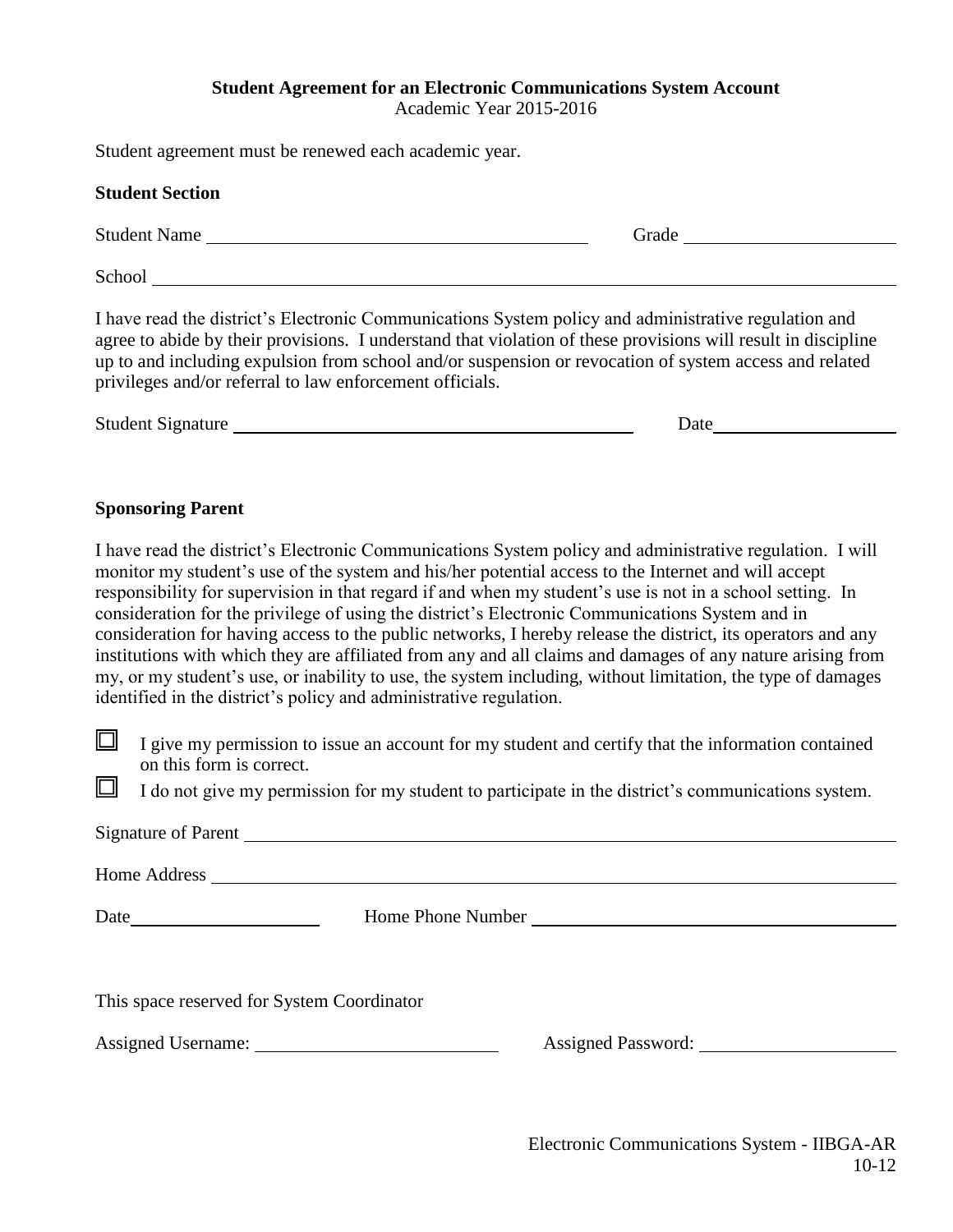# **Agreement for an Electronic Communications System Account**

(Nonschool System User)

I have read the district's Electronic Communications System policy and administrative regulation and agree to abide by their provisions. I understand that violation of these provisions will result in suspension or revocation of system access and related privileges and/or referral to law enforcement officials.

In consideration for the privilege of using the district's Electronic Communications System and in consideration for having access to the public networks, I hereby release the district, its operators and any institutions with which they are affiliated from any and all claims and damages of any nature arising from my use or inability to use the system including, without limitation, the type of damages identified in the district's policy and administrative regulation.

|                                            | Signature                                                                                                                                                                                                                           |                    |  |
|--------------------------------------------|-------------------------------------------------------------------------------------------------------------------------------------------------------------------------------------------------------------------------------------|--------------------|--|
|                                            | Home Address <u>and the second of the second second</u> contract the second second second second second second second second second second second second second second second second second second second second second second seco |                    |  |
|                                            |                                                                                                                                                                                                                                     |                    |  |
|                                            |                                                                                                                                                                                                                                     |                    |  |
| This space reserved for System Coordinator |                                                                                                                                                                                                                                     |                    |  |
|                                            |                                                                                                                                                                                                                                     | Assigned Password: |  |
|                                            |                                                                                                                                                                                                                                     |                    |  |